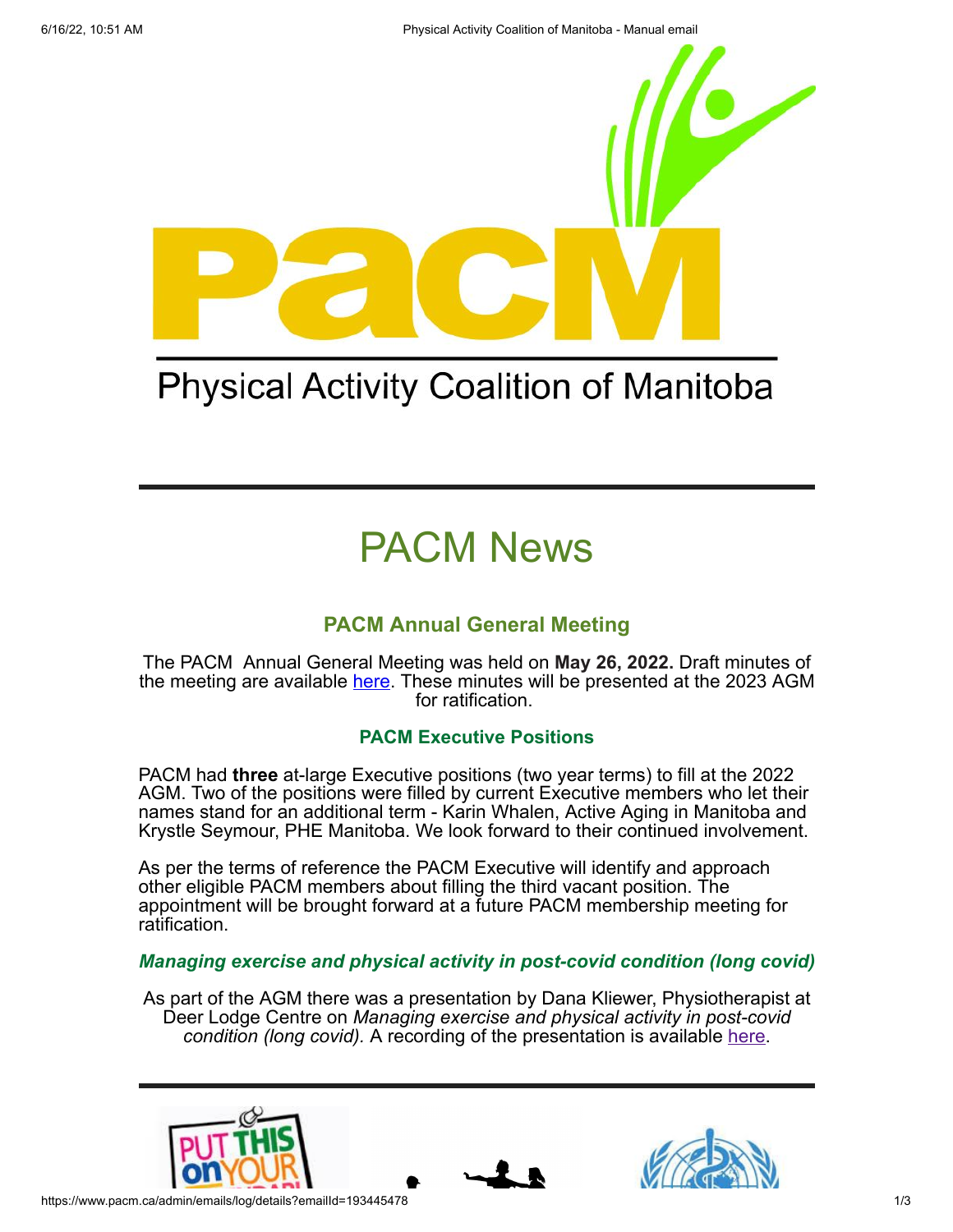

#### **The Community Better**

**Challenge** . **June 1 – 30, 2022** Presented by ParticipACTION. Time to get your community active - you could win \$100,000 plus the title of Canada's most active. Click [here](https://www.participaction.com/en-ca/programs/community-challenge?utm_term=ParticipACTION%20Community%20Challenge%20Toolkits%20Download&utm_campaign=CBCGrantAnnouncement_Sector_Dec14_EN&utm_content=email&utm_source=Sector&utm_medium=Email&cm_mmc=Act-On%20Software-_-email-_-Your%20Community%20Better%20Challenge%20digital%20toolkit%20is%20here!-_-ParticipACTION%20Community%20Challenge%20Toolkits%20Download#ToolkitsEN#ToolkitsEN) for details.

**2022 55+ Games** - Coordinated by Active Aging in Manitoba. Virtual Games take place **June 10 - July 10, 2022**. Click [here](https://activeagingmb.ca/55games/about-the-games/) for details.



#### **Movement for Life!**

Movement for Life! is an education program for early childhood caregivers to learn about physical literacy. The program was a partnership between University of Winnipeg, WRHA, Fits Kids Healthy Kids and the City of Winnipeg. Videos were recently released focused [the Importance of physical](https://www.youtube.com/watch?v=s2JAinoZ2rs) literacy in the Early Years and the [Role of Adults in developing](https://www.youtube.com/watch?v=ibMYlrzwm44) Physical Literacy.



# **World Health Organization**

### **Promoting Physical Activity through Schools**

This policy brief from the World Health Organization supports school policy-makers, and planners, and describes how the school environment can be used to develop, implement and evaluate whole-of-school strategies that promote physical activity and reduce sedentary behaviour among children and young people. Click [here](https://www.who.int/publications/i/item/9789240049567) to access.



### **Seniors Outdoor Activation Toolkit**

The Seniors' Outdoor Activation Toolkit developed by New Horizons and 8-80 Cities, was developed in response to the Covid pandemic. It provides clear direction for how to bring indoor fitness outdoors in a manner that is safe, comfortable and promotes good health and wellbeing for older adults. Click [here](https://www.880cities.org/wp-content/uploads/2022/03/Seniors-Outdoor-Activation-Toolkit-English.pdf) to access.



https://www.pacm.ca/admin/emails/log/details?emailId=193445478 2/3 **Surveillance report on falls**



#### **The Power of Physical Literacy**

The study, undertaken by MLSE LaunchPad, explores important relationships between physical literacy and physical activity and the implications for youth sport programs. Click [here](https://ssl.mlse.digital/foundation/MLSELP_Physical%20Literacy%20Report%20final.pdf) to access the report.



#### **Impact of Exercise Timing on Outcomes**

The ideal exercise time of day (ETOD) remains elusive regarding simultaneous effects on health and performance

outcomes especially in women



#### **Supporting Our Kids on the Journey to School**

This CAA study lays out best practices in school zone policies, design, and programs across Canada, showing who is doing what and giving practical examples of progress. The goal is to empower both policymakers and concerned community members with new facts and ideas that can lead to positive change. Click [here](https://www.caa.ca/app/uploads/2022/06/Supporting-our-kids-on-the-school-journey-to-school.pdf) to access.



### **Building a Plan with Older Manitobans**

The Province of Manitoba is seeking input from the public and stakeholders to help inform the